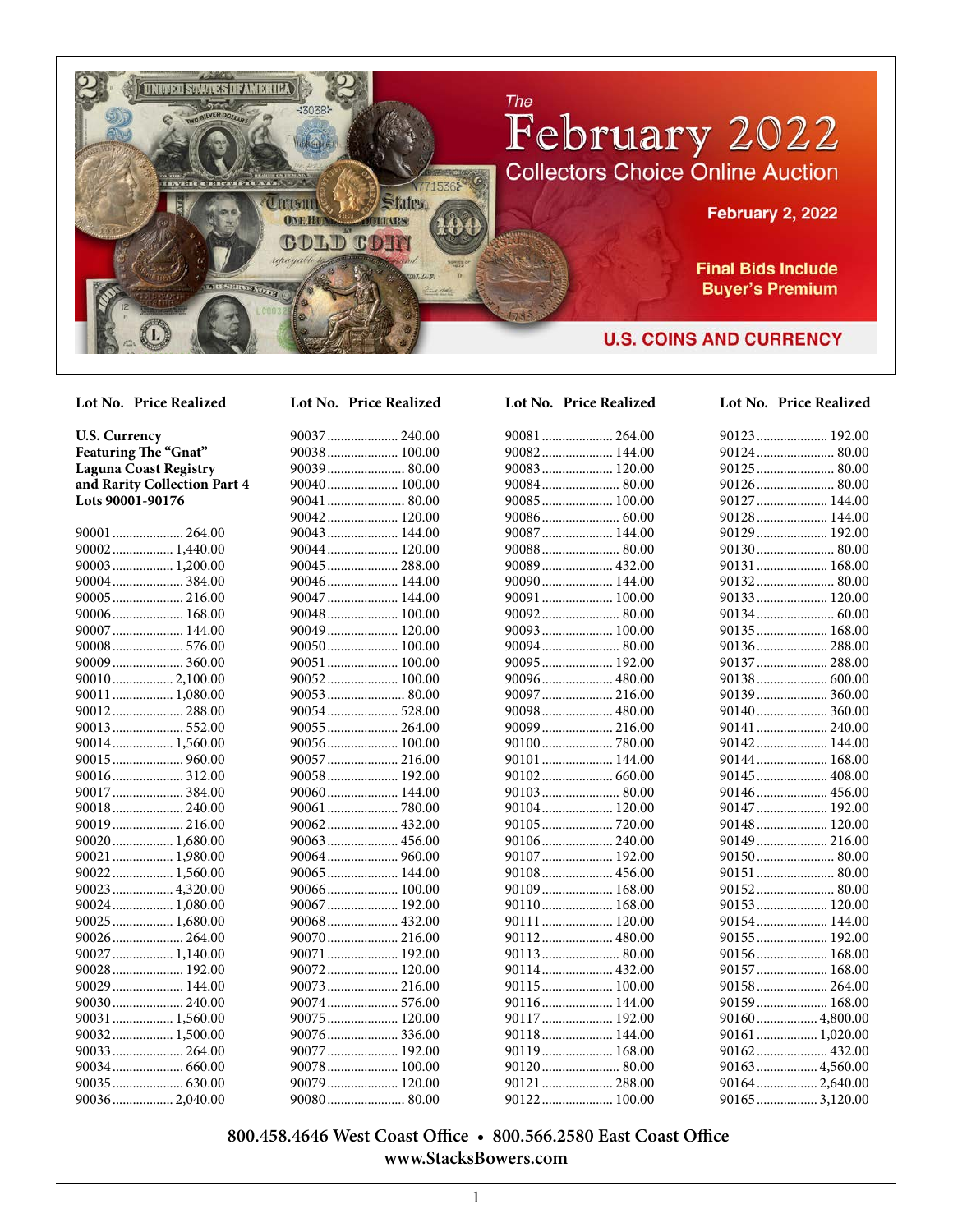# **The February 2022 Collectors Choice Online Auction – U.S. Coins and Currency**

| Lot No.           | <b>Price Realized</b> | Lot No. | <b>Price Realized</b>        | Lot No. | <b>Price Realized</b>         | Lot No. | <b>Price Realized</b>         | Lot No. | <b>Price Realized</b>         |
|-------------------|-----------------------|---------|------------------------------|---------|-------------------------------|---------|-------------------------------|---------|-------------------------------|
|                   | 90166 4,080.00        |         | 91050 216.00                 |         | 91114 216.00                  |         | 91178 384.00                  |         | 91242 288.00                  |
|                   | 90167  6,300.00       |         | 91051 100.00                 |         |                               |         | 91179 80.00                   |         | 91243  264.00                 |
|                   | 90168 2,640.00        |         | 91052 552.00                 |         |                               |         | 91180 408.00                  |         | 91244  240.00                 |
|                   | 90169  4,800.00       |         | 91053 216.00                 |         | 91117  192.00                 |         | 91181 100.00                  |         | 91245  1,080.00               |
|                   | 901705,760.00         |         | 91054 168.00                 |         | 91118 168.00                  |         | 91182 360.00                  |         | 91246 960.00                  |
|                   | 90171  384.00         |         | 91055 264.00                 |         | 91119 360.00                  |         | 91183 408.00                  |         | 91247  1,440.00               |
|                   | 90172 3,120.00        |         | 91056 144.00                 |         | 91120 144.00                  |         | 91184 1,110.00                |         | 91248 840.00                  |
|                   | 90173  144.00         |         | 91057  432.00                |         | 91121  168.00                 |         | 91185 1,320.00                |         | 91249  384.00                 |
|                   | 90174 100.00          |         | 91058 144.00                 |         | 91122 264.00                  |         | 91186 336.00                  |         | 91250 1,800.00                |
|                   | 90175  264.00         |         | 91059 528.00                 |         | 91123  216.00                 |         | 91187 600.00                  |         | 91251  2,160.00               |
|                   | 90176 240.00          |         | 91060 1,080.00               |         | 91124 216.00                  |         | 91188 480.00                  |         | 91252 168.00                  |
|                   |                       |         | 91061 240.00                 |         | 91125 336.00                  |         | 91189 336.00                  |         | 91253 384.00                  |
|                   |                       |         | 91062 1,110.00               |         | 91126 528.00                  |         |                               |         | 91254 456.00                  |
|                   |                       |         | 91063 216.00                 |         | 91127  264.00                 |         | 91191 216.00                  |         |                               |
| <b>U.S. Coins</b> |                       |         | 91064 528.00<br>91065 144.00 |         | 91128 960.00                  |         | 91192 408.00<br>91193 504.00  |         | 91256 216.00<br>91257  408.00 |
| Lots 91001-91619  |                       |         | 91066 456.00                 |         | 91129  288.00<br>91130 100.00 |         |                               |         | 91258 144.00                  |
|                   |                       |         |                              |         | 91131 1,080.00                |         |                               |         | 91259 288.00                  |
|                   | 91003 840.00          |         | 91068 288.00                 |         |                               |         |                               |         | 91260 576.00                  |
|                   | 91004 432.00          |         | 91069 600.00                 |         |                               |         | 91197  528.00                 |         | 91261  240.00                 |
|                   | 91005 100.00          |         | 91070 600.00                 |         | 91134 600.00                  |         | 91198 960.00                  |         |                               |
|                   | 91006 240.00          |         | 91071  216.00                |         | 91135 168.00                  |         | 91199 240.00                  |         | 91263 168.00                  |
|                   | 91007  144.00         |         | 91072 264.00                 |         | 91136 168.00                  |         | 91200 216.00                  |         | 91264 216.00                  |
|                   | 91008 288.00          |         | 91073 3,600.00               |         |                               |         | 91201  312.00                 |         | 91265 240.00                  |
|                   |                       |         | 91074 120.00                 |         | 91138 312.00                  |         | 91202 336.00                  |         | 91266 960.00                  |
|                   | 91011  1,440.00       |         | 91075 288.00                 |         | 91139 192.00                  |         |                               |         | 91267  1,380.00               |
|                   | 91012 504.00          |         | 91076 552.00                 |         | 91140 240.00                  |         | 91204 408.00                  |         |                               |
|                   | 91013 216.00          |         | 91077  504.00                |         | 91141  288.00                 |         | 91205 100.00                  |         | 91269 144.00                  |
|                   | 91014 216.00          |         | 91078 144.00                 |         | 91142 408.00                  |         | 91206 100.00                  |         | 91270 810.00                  |
|                   | 91015 336.00          |         | 91079 336.00                 |         | 91143 100.00                  |         | 91207  168.00                 |         | 91271  600.00                 |
|                   | 91016 408.00          |         | 91080 120.00                 |         | 91144 528.00                  |         | 91208 100.00                  |         | 91272 2,640.00                |
|                   | 91017  552.00         |         | 91081 216.00                 |         |                               |         | 91209 288.00                  |         | 91273 264.00                  |
|                   | 91018 432.00          |         | 91082 480.00                 |         |                               |         | 91210 168.00                  |         | 91274 100.00                  |
|                   | 91019 192.00          |         | 91083 192.00                 |         |                               |         | 91211  120.00                 |         | 91275 100.00                  |
|                   | 91020 264.00          |         | 91084 144.00                 |         | 91148  480.00                 |         | 91212 144.00                  |         | 91276  1,920.00               |
|                   | 91021  144.00         |         | 91085 100.00                 |         | 91149 264.00                  |         | 91213 120.00                  |         | 91277  216.00                 |
|                   | 91022 408.00          |         | 91086 80.00                  |         | 91150 810.00                  |         | 91214 168.00                  |         | 91278 240.00                  |
|                   | 91023 168.00          |         | 91087 80.00                  |         | 91151  240.00                 |         | 91215 216.00                  |         | 91279  384.00                 |
|                   | 91024 120.00          |         | 91088 240.00                 |         | 91152 288.00                  |         | 91216 408.00                  |         | 91280 168.00                  |
|                   | 91025 120.00          |         | 91089 80.00                  |         | 91153 432.00                  |         | 91217  810.00                 |         | 91281  120.00                 |
|                   | 91026 192.00          |         | 91090 216.00                 |         | 91154 144.00                  |         |                               |         | 91282 120.00                  |
|                   |                       |         |                              |         |                               |         | 91219  192.00                 |         |                               |
|                   | 91028 168.00          |         |                              |         |                               |         |                               |         |                               |
|                   | 91029  144.00         |         | 91093 120.00                 |         |                               |         |                               |         |                               |
|                   | 91030 120.00          |         | 91095 144.00                 |         | 91158 288.00                  |         | 91222 1,140.00                |         | 91286 456.00                  |
|                   |                       |         | 91096 120.00                 |         | 91159 168.00                  |         | 91223  480.00<br>91224 144.00 |         | 91287 120.00<br>91288 456.00  |
|                   | 91033 1,080.00        |         | 91097 192.00                 |         | 91161 1,020.00                |         |                               |         | 91289 288.00                  |
|                   | 91034 264.00          |         | 91098 192.00                 |         |                               |         | 91226 240.00                  |         | 91290 216.00                  |
|                   |                       |         |                              |         |                               |         | 91227  408.00                 |         | 91291  408.00                 |
|                   |                       |         | 91100 144.00                 |         |                               |         | 91228 192.00                  |         | 91292 288.00                  |
|                   |                       |         | 91101 100.00                 |         | 91165 168.00                  |         | 91229  432.00                 |         | 91293 3,840.00                |
|                   | 91038 1,020.00        |         | 91102 216.00                 |         | 91166 168.00                  |         | 91230 1,080.00                |         | 91294 900.00                  |
|                   |                       |         | 91103 144.00                 |         |                               |         | 91231  240.00                 |         | 91295  3,120.00               |
|                   | 91040336.00           |         | 91104 144.00                 |         | 91168 216.00                  |         |                               |         | 91296 1,320.00                |
|                   | 91041  432.00         |         | 91105 144.00                 |         | 91169 288.00                  |         | 91233 360.00                  |         | 91297  408.00                 |
|                   | 91042 264.00          |         | 91106 312.00                 |         | 91170 336.00                  |         | 91234 312.00                  |         | 91298 1,320.00                |
|                   | 91043  216.00         |         |                              |         | 91171  216.00                 |         |                               |         | 91299  384.00                 |
|                   | 91044 288.00          |         | 91108 1,800.00               |         | 91172 1,440.00                |         | 91236 240.00                  |         | 91300 408.00                  |
|                   | 91045 192.00          |         |                              |         |                               |         | 91237  288.00                 |         |                               |
|                   |                       |         |                              |         | 91174 240.00                  |         |                               |         | 91302 312.00                  |
|                   | 91047  960.00         |         | 91111  100.00                |         | 91175 192.00                  |         | 91239  960.00                 |         | 91303 168.00                  |
|                   | 91048 168.00          |         |                              |         | 91176 192.00                  |         | 91240 384.00                  |         |                               |
|                   | 91049  168.00         |         | 91113 216.00                 |         | 91177  216.00                 |         | 91241  384.00                 |         |                               |

# Final Bids Include Buyer's Premium.